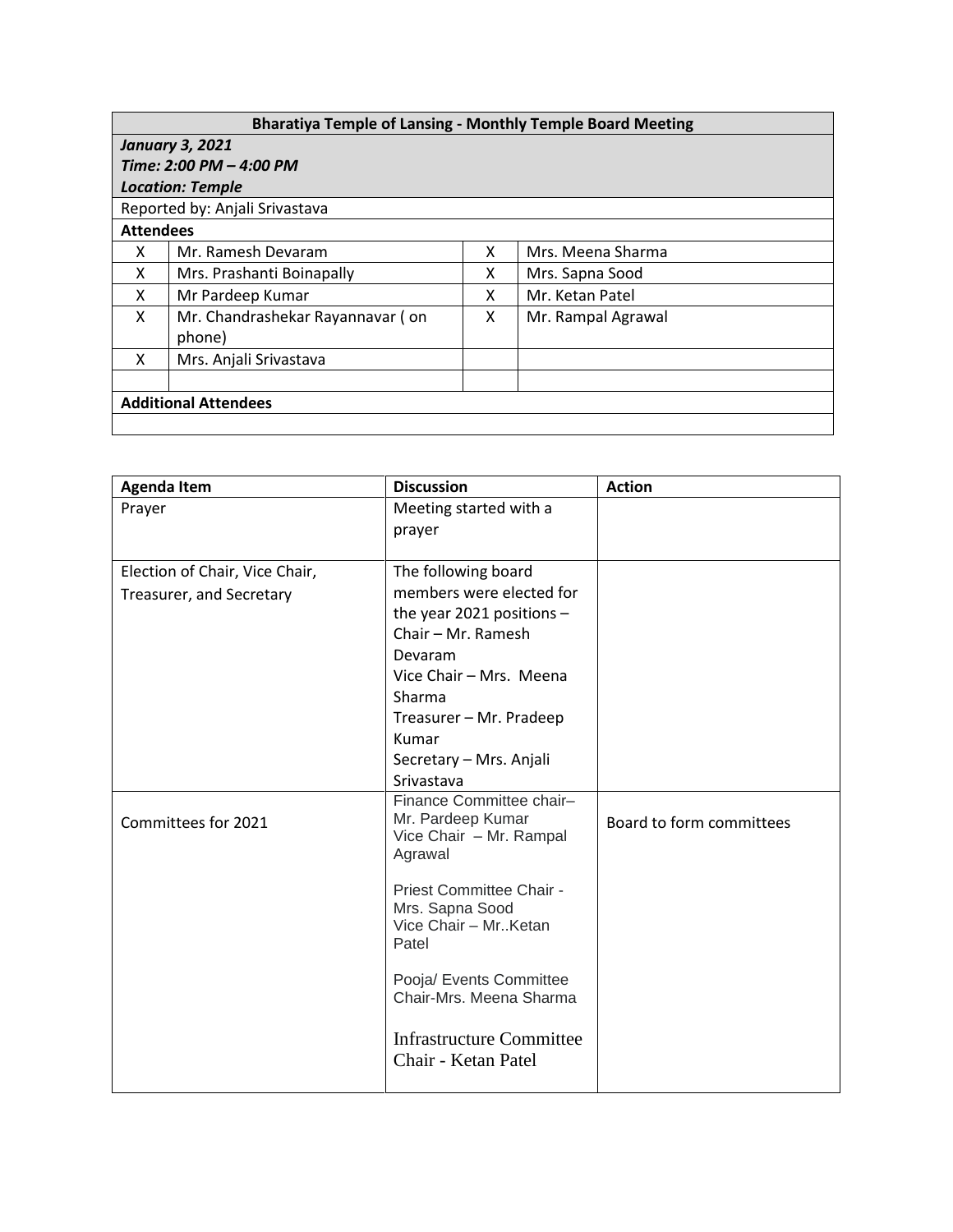|                                                 | <b>Outreach Committee</b><br>Chair- Mrs. Prashanti<br>Boinappally<br>Rameshji and Meenaji will<br>continue the COVID safety<br>Team.                                                                                        |                                                                                                                                                         |
|-------------------------------------------------|-----------------------------------------------------------------------------------------------------------------------------------------------------------------------------------------------------------------------------|---------------------------------------------------------------------------------------------------------------------------------------------------------|
| Finance Update                                  | Rameshji communicated<br>the financial status.<br>\$300,000 should be our<br>projected Revenue for this<br>year.<br>LEAP grant follow up<br>documentation in regards to<br>spending \$10,000, was<br>submitted by Prashanti |                                                                                                                                                         |
| Infrastructure & Operations<br>Committee update | Security cameras -<br>Information gathered by<br>Pardeepji. The timeline and<br>funds availability will be<br>considering factors in taking<br>the decision.                                                                | more detail info sought for the<br>best system. The committee<br>will internally discuss & share<br>the information with the board.                     |
| Priest Committee updates                        | 1. Priests days off: The<br>board was requested and it<br>was agreed to reinstate as<br>before pandemic.<br>2. Increase in outside<br>poojas                                                                                | Priest committee to come up<br>with strict guidelines for external<br>poojas during pandemic.                                                           |
|                                                 | 3. discussed about assisting<br>Priests with their financial<br>conditions during Pandemic.                                                                                                                                 | Board discussed options &<br>agreed to support by providing<br>financial assistance with<br>payback options. Details will be<br>discussed case by case. |
| Pooja/ Events Committee Updates                 | Discussion-Priests should<br>enchant the mantras<br>instead of audio sound<br>system.                                                                                                                                       |                                                                                                                                                         |